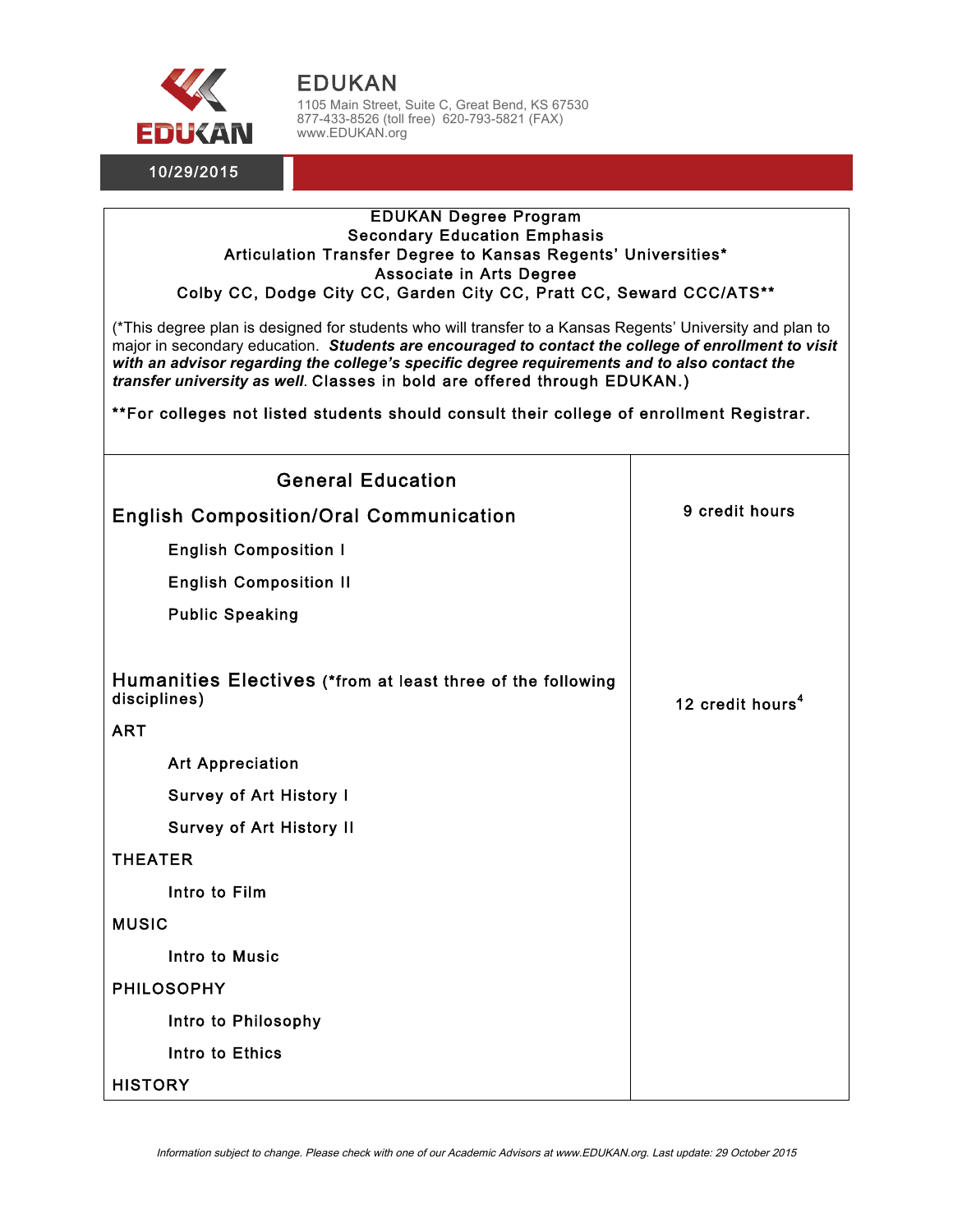| American History 1865-present                                                                         |                              |
|-------------------------------------------------------------------------------------------------------|------------------------------|
| American History to 1865                                                                              |                              |
| <b>LITERATURE</b>                                                                                     |                              |
| <b>American Literature I</b>                                                                          |                              |
| World Literature <sup>12</sup>                                                                        |                              |
| <b>MODERN LANGUAGE</b>                                                                                |                              |
| <b>Elementary Spanish I</b>                                                                           |                              |
| <b>Elementary Spanish II</b>                                                                          |                              |
| German I                                                                                              |                              |
|                                                                                                       |                              |
| <b>Social and Behavioral Science Electives (*from at</b><br>least three of the following disciplines) | 12 credit hours <sup>5</sup> |
| <b>SOCIOLOGY</b>                                                                                      |                              |
| Intro to Sociology                                                                                    |                              |
| <b>ECONOMICS</b>                                                                                      |                              |
| <b>Principles of Macroeconomics</b>                                                                   |                              |
| <b>Principles of Microeconomics</b>                                                                   |                              |
| <b>ANTHROPOLOGY</b>                                                                                   |                              |
| <b>Cultural Anthropology</b>                                                                          |                              |
| <b>GEOGRAPHY</b>                                                                                      |                              |
| World Regional Geography <sup>2</sup>                                                                 |                              |
| <b>POLITICAL SCIENCE</b>                                                                              |                              |
| <b>American Government</b>                                                                            |                              |
| <b>PSYCHOLOGY</b>                                                                                     |                              |
| <b>General Psychology</b>                                                                             |                              |
| <b>Developmental Psychology</b>                                                                       |                              |
|                                                                                                       |                              |
| College Algebra or higher                                                                             | 3 credit hours               |
| Natural Sciences (lecture w/lab -- both biological and<br>physical sciences must be represented)      |                              |
| <b>BIOLOGICAL SCIENCE</b>                                                                             | 10 credit hours <sup>6</sup> |
| <b>Principles of Biology w/lab</b>                                                                    |                              |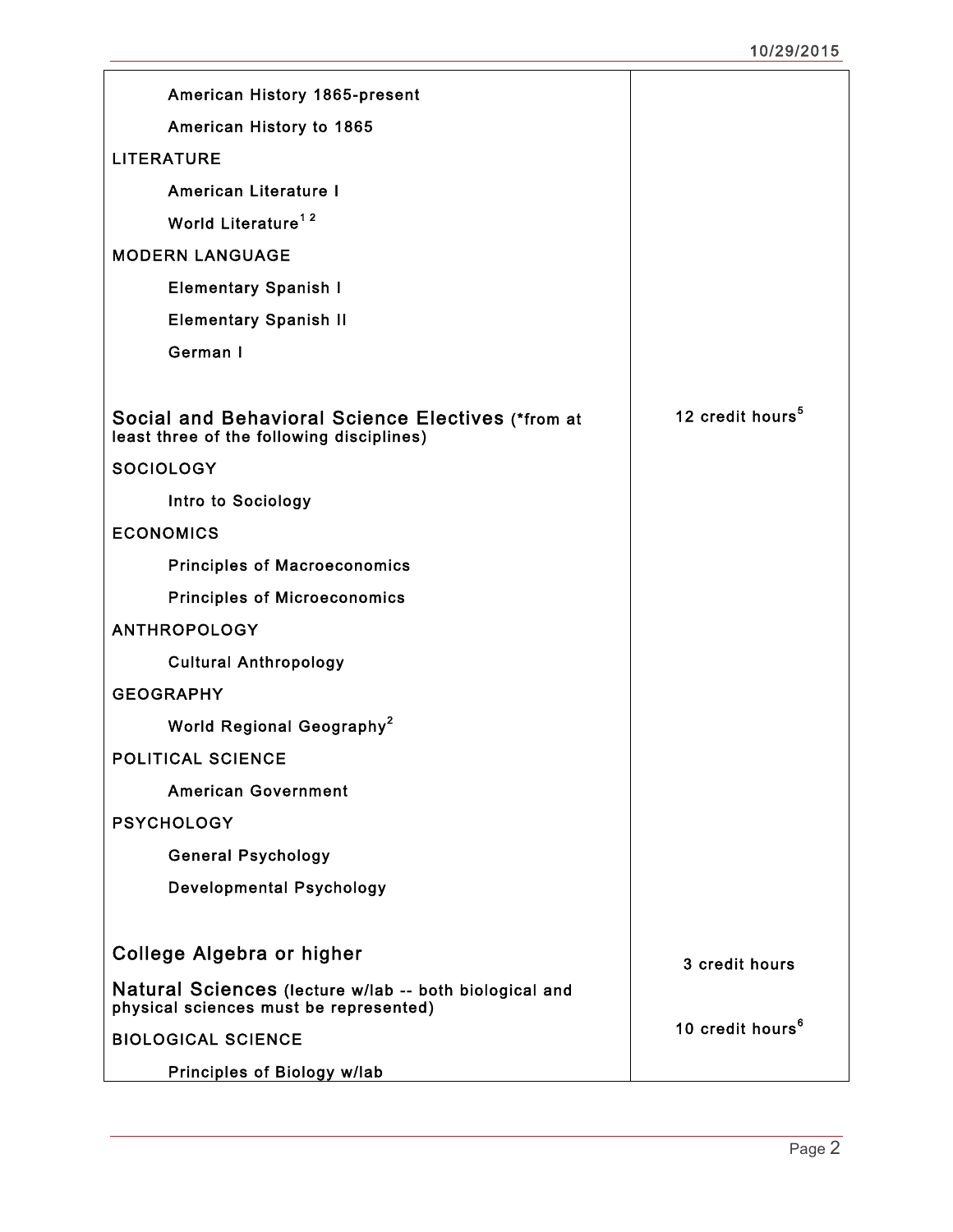| Principles of Microbiology w/lab                                                                    |                      |
|-----------------------------------------------------------------------------------------------------|----------------------|
| $A & P I$ 4 hr. w/lab                                                                               |                      |
| $A & P$ II 4 hr. w/lab                                                                              |                      |
| $A & P & 5$ hr. w/lab                                                                               |                      |
|                                                                                                     |                      |
| <b>PHYSICAL SCIENCE</b>                                                                             |                      |
| Intro to Astronomy (lecture only)                                                                   |                      |
| <b>Physical Science w/lab</b>                                                                       |                      |
| Intro to Geology w/lab                                                                              |                      |
| Environmental Science (lecture only)                                                                |                      |
| <b>Environmental Science Lab</b>                                                                    |                      |
| <b>Fundamentals of Chemistry w/lab</b>                                                              |                      |
| Chemistry I w/lab                                                                                   |                      |
| <b>Chemistry II w/lab</b>                                                                           |                      |
| <b>General Physics I</b>                                                                            |                      |
|                                                                                                     |                      |
| <b>Physical Education Elective (select one)</b>                                                     |                      |
| (Some colleges may require a PE Activity course. Colby CC<br>requires 1 credit hour of PE Activity) |                      |
| <b>Lifestyle Management</b><br><b>Personal &amp; Community Health</b>                               | $2 - 3$ credit hours |
|                                                                                                     |                      |
| <b>Computer Technology Course Required by the</b><br>following colleges: SCCC/ATS; DCCC; PCC        |                      |
| Introduction to Computer Concepts and                                                               |                      |
| Applications <sup>3</sup>                                                                           |                      |
|                                                                                                     | 3 credit hours       |
|                                                                                                     |                      |
| <b>Core Emphasis for Secondary Education</b>                                                        | 9 credit hours       |
| <b>Foundations of Modern Education</b>                                                              | 3                    |
| *General Psychology                                                                                 | 3                    |
| *Developmental Psychology                                                                           | 3                    |